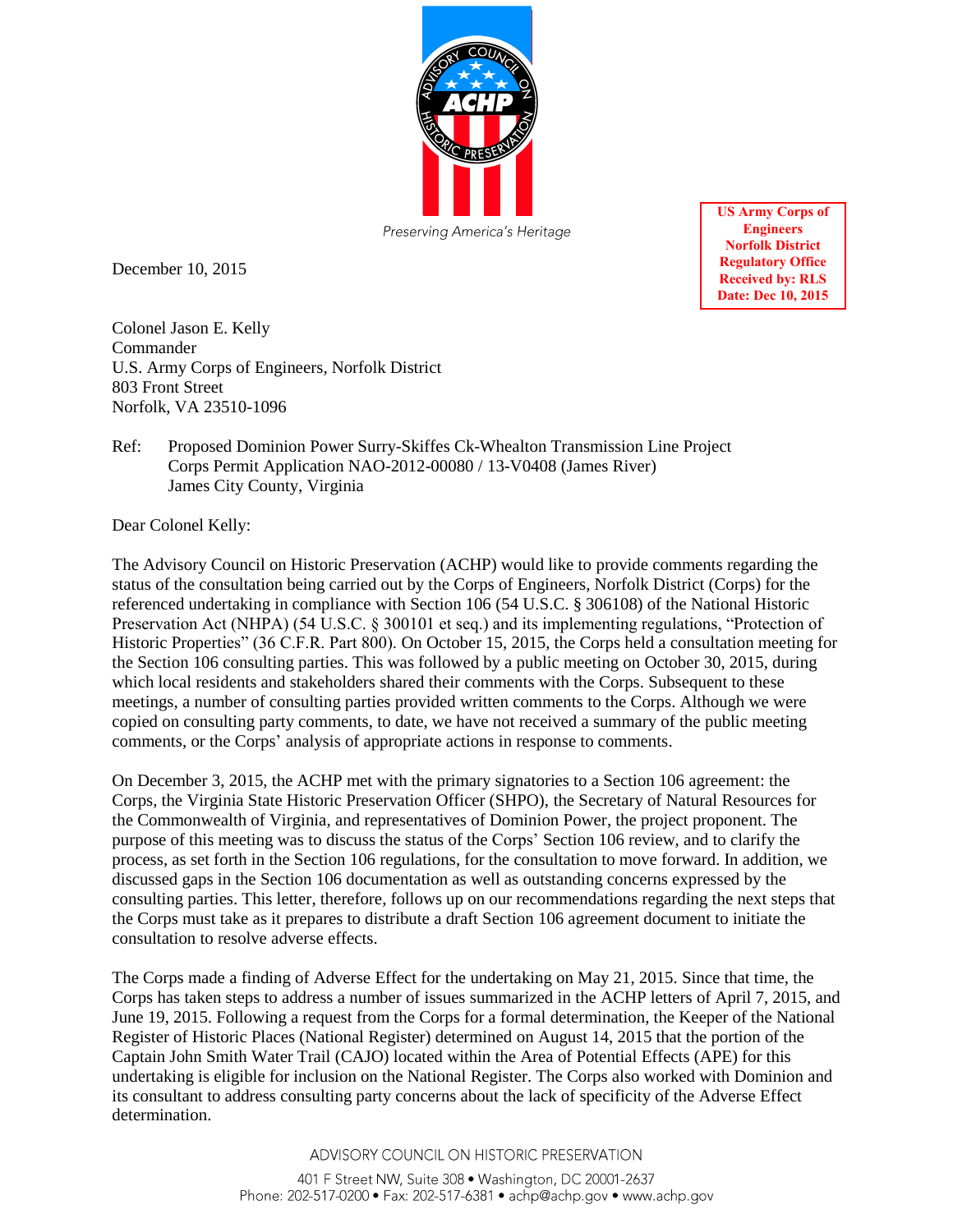On October 1, 2015, the Corps provided the consulting parties with a Consolidated Effects Report that lists the rationale for characterizing the effects of the undertaking for the historic properties identified in the APE.

On October 2, 2015, the Corps also provided a report presenting its preliminary conclusion that of all the alternatives considered during the Commonwealth of Virginia State Corporation Commission's review, only the preferred alternative on the James River and an additional alternative crossing the Chickahominy River meet the project purpose and reasonably comply with what is considered appropriate evaluation criteria: project cost, timing, and technical feasibility.

At the consulting party meeting on October 15, 2015, the Corps attempted to engage the consulting parties in a discussion of possible steps to resolve the adverse effects of the undertaking. However, during the meeting and in subsequent correspondence, the consulting parties indicated that it was premature to consider discussion of the resolution of adverse effects before there is consensus on the full nature of the adverse effects. Consulting parties continue to have differences with the Corps regarding the nature of the effects to a number of the historic properties. Further, there is concern that the Corps has yet to adequately consider the indirect and cumulative effects of the undertaking. The major concerns regarding specific historic properties include:

- The eligibility of, and effects of the undertaking on, the Washington-Rochambeau Trail;
- The consideration of CAJO as a distinct historic property that is not subsumed in the Jamestown-Hog Island cultural landscape;
- Consideration of effects on Lee Hall and its relation to the Lee Hall Village Historic District;
- The nature of effects to Fort Huger, Fort Crafford, and the Battle of Yorktown, as referenced in a letter from the National Park Service (NPS) to the Corps dated October 22, 2015.

Consulting parties have reiterated that they do not believe the Corps' alternatives analysis includes consideration of the adverse effects to the nationally significant historic properties in the APE and consideration of the real costs of the preferred alternative taking into account: the value of the affected historic properties as public assets; the costs to resolve the adverse effects to those properties; and the question of whether such effects to these unique and significant properties can actually be appropriately mitigated. Further, there are questions regarding the propriety of using Dominion's forecast data given recent changes in the project area that no longer result in the need for the same level and type of energy improvements. We would like to encourage the Corps to consider carefully the analysis provided by the NPS in its letter, dated November 12, 2015, which clearly articulates a central issue that consulting parties continue to express about the importance of the landscape, as the context and setting of many of the most significant historic properties affected by this undertaking. In its letter, the NPS provides a convincing argument for the importance of the surrounding landscape as central to the experience of setting, feeling, and association for the American public and other visitors who ascribe significance to these historic properties. The undertaking may alter the context in a way that reduces the ability of these properties to continue to communicate their significance. As such, the Corps' assessment of visual effects needs to be sensitive to the ways in which the undertaking may modify characteristics that contribute to the eligibility of many of the most significant historic properties in the APE.

The Corps should be prepared at Step 4 of the four-step Section 106 review process to provide to consulting parties the required background documentation along with a draft Section 106 agreement to facilitate consultation. As noted during the meeting on December 3, 2015, we believe it may be difficult for the Corps to reach consensus with consulting parties regarding the resolution of adverse effects given the ongoing disagreements among consulting parties about the nature and full extent of the adverse effects. Accordingly, we recommend that the Corps address all outstanding issues, to the fullest extent.